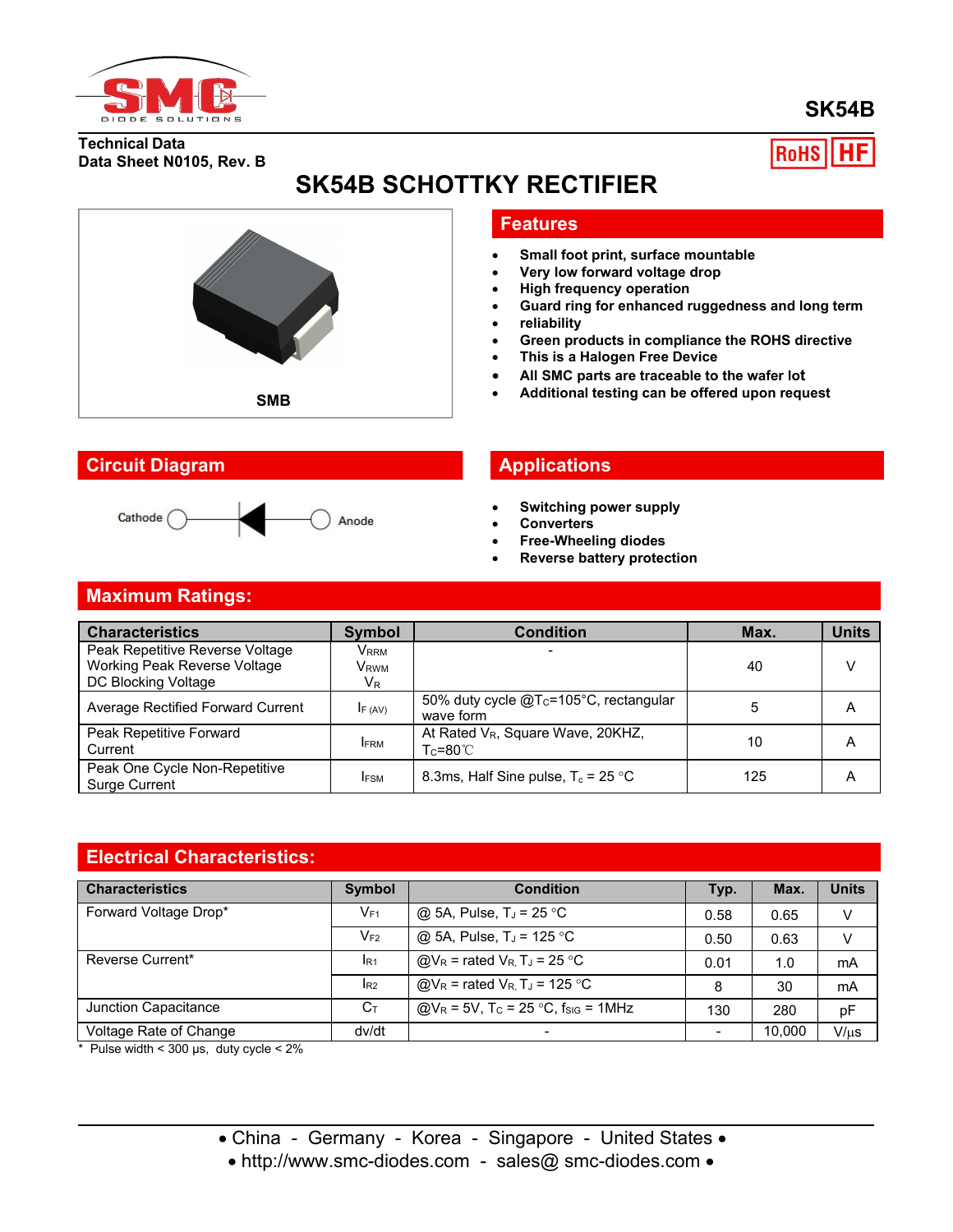

**Technical Data Data Sheet N0105, Rev. B**

### **SK54B RoHS** HЕ

# **Thermal-Mechanical Specifications:**

| <b>Characteristics</b>                | Symbol                           | <b>Condition</b> | <b>Specification</b> | <b>Units</b>  |
|---------------------------------------|----------------------------------|------------------|----------------------|---------------|
| Junction Temperature                  |                                  |                  | $-55$ to $+150$      | $^{\circ}C$   |
| Storage Temperature                   | I stq                            |                  | $-55$ to $+150$      | °C            |
| Typical Thermal Resistance to Lead    | $R_{\theta \text{JL}}$           |                  |                      | $\degree$ C/W |
| Typical Thermal Resistance to Ambiebt | $\mathsf{R}_{\theta\mathsf{JA}}$ |                  | 75                   | $\degree$ C/W |
| Approximate Weight                    | wt                               |                  | 0.09                 |               |

# **Ratings and Characteristics Curves**









- China Germany Korea Singapore United States •
- http://www.smc-diodes.com sales@ smc-diodes.com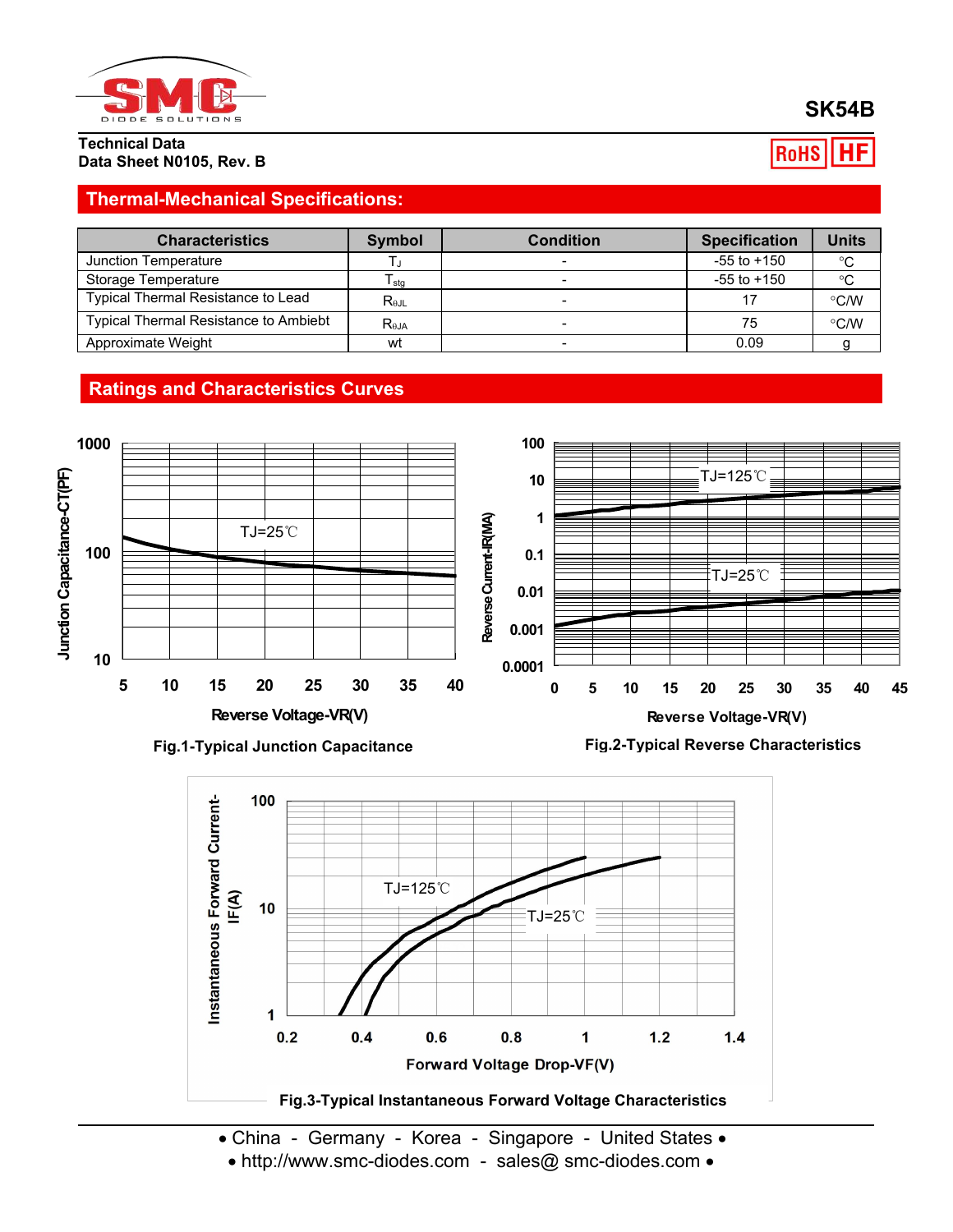

**Technical Data Data Sheet N0105, Rev. B**

### **Mechanical Dimensions SMB**



|               |       | <b>Millimeters</b> | Inches |       |
|---------------|-------|--------------------|--------|-------|
| <b>SYMBOL</b> | Min.  | Max.               | Min.   | Max.  |
| A             | 3.30  | 3.94               | 0.130  | 0.155 |
| B             | 4.06  | 4.70               | 0.160  | 0.185 |
| C             | 1.80  | 2.20               | 0.071  | 0.087 |
| D             | 0.152 | 0.305              | 0.006  | 0.012 |
| E             | 4.80  | 5.59               | 0.189  | 0.220 |
| F             | 2.10  | 2.60               | 0.083  | 0.102 |
| G             | 0.051 | 0.203              | 0.002  | 0.008 |
| H             | 0.76  | 1.52               | 0.030  | 0.060 |



Where XXXXX is YYWWL

- $SK = Device Type$ <br>  $5 = Forward Cur$
- 5 = Forward Current (5A)
- 4 = Reverse Voltage (40V)
- $B =$  Package type<br>YY = Year
- YY = Year<br>WW = Week  $=$  Week
- $L = Lot Number$

**Cautions: Molding resin** Epoxy resin UL:94V-0

# **Ordering Information Marking Diagram**

| <b>Device</b> | <b>Package</b> | <b>Shipping</b> |                   |
|---------------|----------------|-----------------|-------------------|
| SK54B         | SMB            | 3000pcs / reel  | SK54E             |
| SK54BTR       | SMB            | 3000pcs / reel  | <b>3232322322</b> |

For information on tape and reel specifications, including part orientation and tape sizes, please refer to our tape and reel packaging specification.

# **Carrier Tape Specification SMB**



| <b>SYMBOL</b>  | <b>Millimeters</b> |       |  |  |
|----------------|--------------------|-------|--|--|
|                | Min.               | Max.  |  |  |
| Α              | 2.97               | 3.17  |  |  |
| B              | 5.70               | 5.90  |  |  |
| С              | 2.32               | 2.52  |  |  |
| d              | 1.40               | 1.60  |  |  |
| E              | 1.40               | 1.60  |  |  |
| F              | 5.60               | 5.70  |  |  |
| P              | 3.90               | 4.10  |  |  |
| P <sub>0</sub> | 3.90               | 4.10  |  |  |
| P <sub>1</sub> | 1.90               | 2.10  |  |  |
|                | 0.25               | 0.35  |  |  |
| W              | 11.80              | 12.20 |  |  |

 China - Germany - Korea - Singapore - United States • http://www.smc-diodes.com - sales@ smc-diodes.com •

**SK54B**

|RoHS|| HF